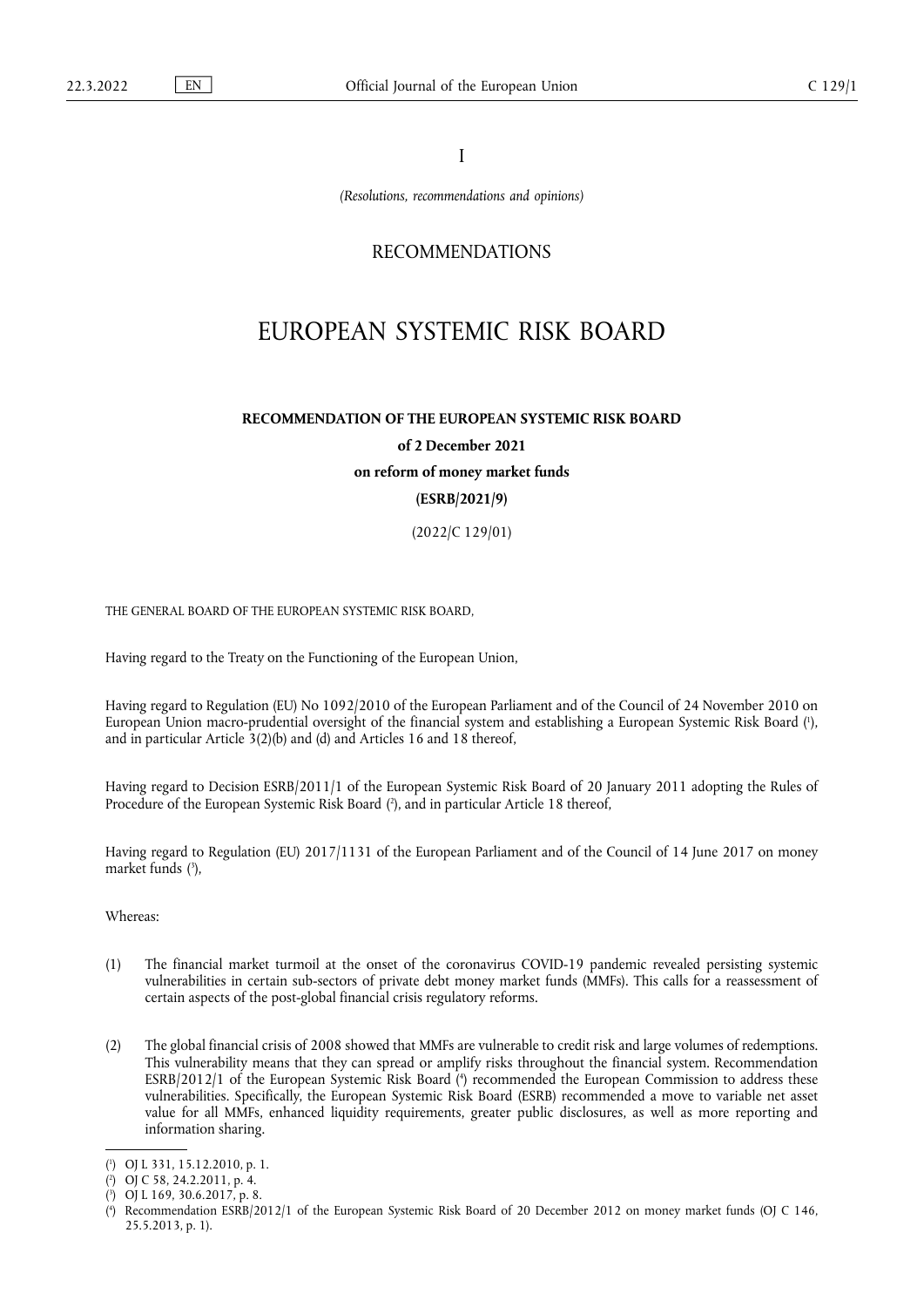- <span id="page-1-5"></span>(3) Regulation (EU) 2017/1131 (hereinafter the 'MMFR') sets out rules designed to make MMFs more resilient and limit the contagion channels highlighted during the global financial crisis. It imposes direct obligations on MMFs and their managers throughout the Union. The ESRB analysed the content of the MMFR against the provisions set out in Recommendation ESRB/2012/1 and found it to be largely compliant [\(](#page-1-0) 5 ).
- <span id="page-1-6"></span>(4) At the onset of the COVID-19 pandemic, as investors 'dashed for cash' ( 6 [\),](#page-1-1) some MMFs investing in private sector debt securities experienced acute liquidity strains when faced with a high level of redemptions by investors combined with a lack of liquidity in private debt money markets. This led to concerns that liquidity strains in those MMFs would amplify the effects of the COVID-19 shock in other parts of the financial system. The situation was particularly serious in the United States and the Union. Exceptional measures taken by the Eurosystem, the Federal Reserve System and the Bank of England under their respective monetary policy mandates helped improve this situation.
- (5) The liquidity strains observed on MMFs reflect an underlying tension between the two primary economic functions performed by MMFs for the financial system and the real economy: (i) providing short-term funding to issuers, mainly banks and non-financial corporations; and (ii) being used as cash management vehicles by investors. The tension arises from the fact that MMFs offer on-demand liquidity to investors and are often assumed to be cash-like instruments, whereas the instruments in which they invest are not reliably liquid, especially during periods of stress when MMFs might need to sell them. This is particularly the case for MMFs that invest primarily in commercial paper and certificates of deposit (low-volatility net asset value (LVNAV) and variable net asset value (VNAV) MMFs), as these assets are generally held to maturity and do not benefit from deep secondary markets [\(](#page-1-2) 7 ).
- <span id="page-1-8"></span><span id="page-1-7"></span>(6) The European market for short-term debt securities is fragmented and composed of four main blocks: the market for negotiable European commercial paper (NEU-CP), for Euro commercial paper (Euro-CP), for other national commercial paper and certificates of deposit, and for sovereign short-term bills. This fragmentation and lack of information on these markets, in particular on secondary over-the-counter markets, impairs the assessment of their size and of their liquidity, which is important to enable MMFs to meet large redemption requests via the selling of assets if necessary ( 8 [\).](#page-1-3)
- <span id="page-1-9"></span>(7) This Recommendation contributes to the Commission's forthcoming 2022 review of the MMFR to address persisting systemic vulnerabilities in certain sub-sectors of private debt MMFs. It is intended to reflect the aim of Recommendation ESRB/2012/1 of reducing deposit-like features being offered by certain MMFs via redemption at par in the context of the existing MMFR. It has been prepared in the context of wider work underway internationally and elsewhere in the EU on MMF reform. In particular, this Recommendation has been informed by the feedback the European Securities and Markets Authority (ESMA) received in response to its consultation on reform of the MMFR. It is also consistent with the proposals of the Financial Stability Board (FSB), albeit that it does not envisage requiring MMFs to have capital buffers or a minimum balance at risk ( 9 [\).](#page-1-4) The ESRB believes that such own funds requirements are not needed, provided that features that make MMFs similar to deposit taking institutions are reduced and features that make MMFs similar to other investment funds are increased.
- (8) Recommendation A is designed to reduce threshold effects. In particular, it aims at eliminating the unintended consequences deriving from two regulatory requirements. First, the MMFR provides that LVNAV MMFs can value certain assets at amortised cost, provided that the resulting net asset value (NAV) remains within a collar of 20 basis points of the NAV that is calculated applying mark-to-market or mark-to-model valuation to all assets. This collar

<span id="page-1-0"></span>[<sup>\(</sup>](#page-1-5) 5 ) See Compliance assessment of the implementation of the Recommendation of the European Systemic Risk Board of 20 December 2012 on money market funds (ESRB/2012/1), March 2019, available on the ESRB website at <www.esrb.europa.eu>

<span id="page-1-1"></span>[<sup>\(</sup>](#page-1-6) 6 ) See Holistic Review of the March Market Turmoil, FSB, 17 November 2020, available on the FSB website at <www.fsb.org>

<span id="page-1-2"></span>[<sup>\(</sup>](#page-1-7) 7 ) See Issues note on systemic vulnerabilities of and preliminary policy considerations to reform money market funds (MMFs), July 2021, available on the ESRB website at <www.esrb.europa.eu>

<span id="page-1-3"></span>[<sup>\(</sup>](#page-1-8) 8 ) See Economic rationale and assessment of the Recommendation of the ESRB of 2 December 2021 on money market funds, available on the ESRB website.

<span id="page-1-4"></span><sup>(</sup> 9 [\)](#page-1-9) See Policy Proposals to Enhance Money Market Fund Resilience, FSB, 11 October 2021, available on the FSB website at <www.fsb.org>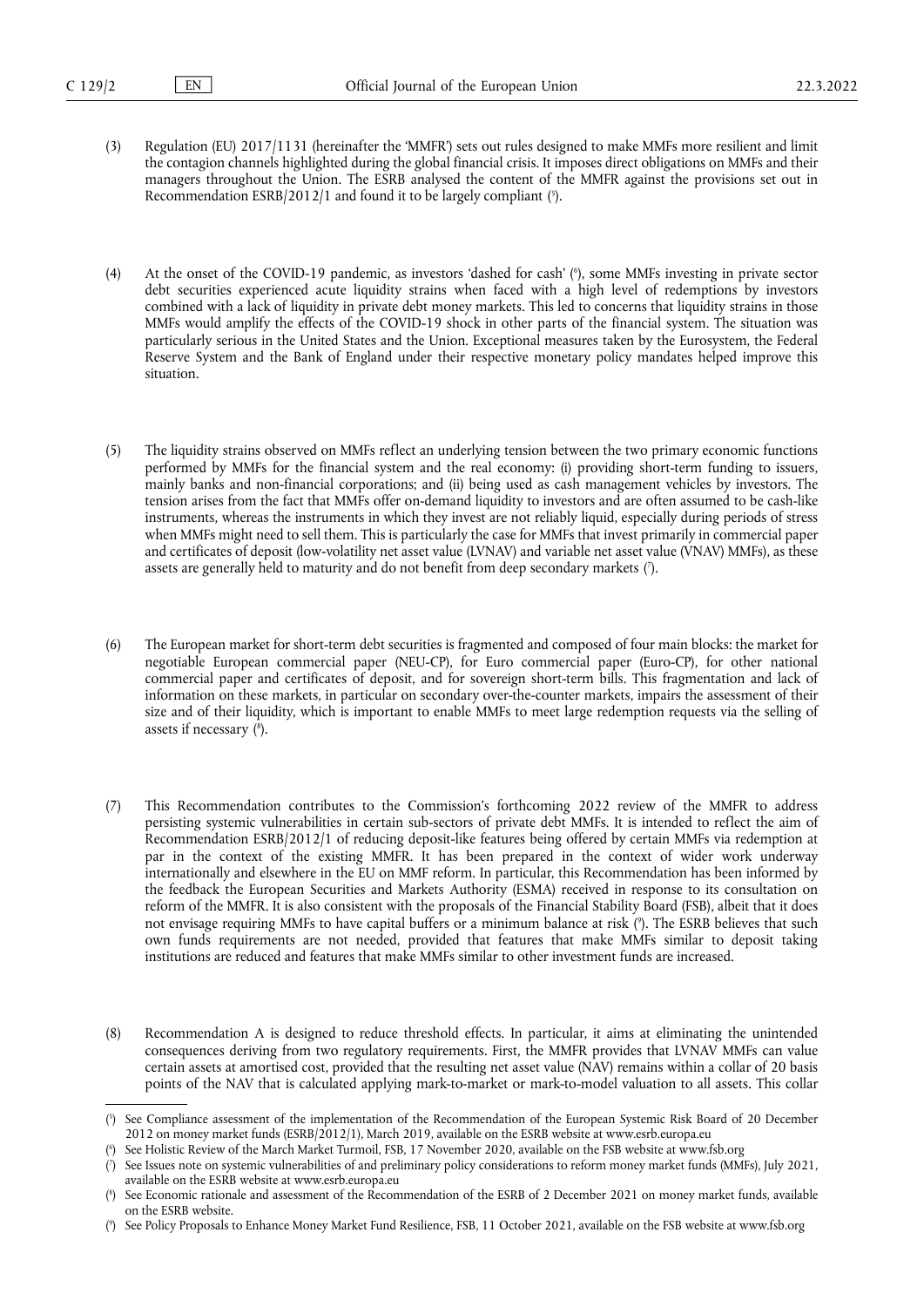provides a first mover advantage to investors, as they can redeem their units at an NAV that does not reflect the market valuation of certain assets. This could incentivise runs and should be eliminated. Instead, the NAV of LVNAV MMFs should be fluctuating. Removing the collar will alter an important feature of LVNAV MMFs and, with it, may also impact the choices taken by investors attracted by the relative stability of the NAV so far. At the same time, Recommendation B seeks to enhance the liquidity requirements for LVNAV MMFs, which aims to make them relatively less risky and less volatile than short-term VNAV MMFs. Second, when other thresholds are breached, managers of LVNAV and public debt constant net asset value (PDCNAV) MMFs have to assess and document the appropriate course of action. This might include the use of certain specific liquidity management tools (LMTs), such as liquidity fees on investors and the use of redemption gates. At the onset of the COVID-19 pandemic, one of these thresholds may have caused some investors to redeem in anticipation of such actions being imposed automatically. They should therefore be removed. The removal of these thresholds would also facilitate the use by LVNAV and PDCNAV MMFs of the provisions of the MMFR that allow them, under certain conditions, to temporarily breach their liquidity requirements, as provided for in Article 24(2) of the MMFR.

- (9) Recommendation B is designed to reduce the liquidity transformation of MMFs and improve their asset-liability matching. Higher liquidity requirements for VNAV and LVNAV MMFs, composed of daily and weekly maturing assets and public debt assets, ensures greater and more diversified liquidity in the portfolio and reduces the risk that MMFs destabilise the wider money markets in stressed market conditions. To ensure sufficient availability of public debt assets, these can be of a longer maturity than weekly maturing assets. While this can increase maturity risk, it also decreases liquidity risk. The MMFR provides some flexibility to MMF managers, who may breach their liquidity requirements for reasons beyond their control. Flexibility at individual level might, however, not be sufficient in case of market-wide stress. In such cases, MMF managers should, in addition, be explicitly allowed to use their liquid assets to meet redemptions and hold less weekly maturing assets and public debt assets than is usually required. National competent authorities (NCAs) should have the power to specify, for all or a subset of MMFs in their jurisdiction, a time limit defining the period during which MMFs may opt to hold fewer liquid assets than are usually required. This would ensure a system-wide response to a market-wide development. Coordination by ESMA during this process would avoid distortions within the Single Market.
- <span id="page-2-1"></span>(10) Recommendation C is designed to increase the availability and encourage the use of LMTs that impose on redeeming (and subscribing) investors the cost of their respective redemptions (and subscriptions). Recommendation ESRB/2017/6 of the European Systemic Risk Board ( [10\)](#page-2-0) provides that relevant Union legislation should make LMTs available to all types of investment funds, including MMFs. Furthermore, all MMFs should have available at least one LMT, such as anti-dilution levies, liquidity fees or, for MMFs with a fluctuating NAV, swing pricing, that can impose redemption (and subscription) costs on departing (or incoming) investors, respectively. In addition, criteria should be developed for inclusion in relevant Union legislation to facilitate more generally the use of LMTs. When mandating ESMA to develop these criteria and additional guidance, the Commission should request that no threshold effects be introduced.
- (11) Recommendation D is designed to enhance monitoring and stress testing. This will provide national and Union bodies with better information to identify systemic vulnerabilities in the MMF sector as a whole. First, regular reporting should be enhanced by increasing its frequency and by providing more information on the investor base of MMFs. Second, it should be made possible for NCAs to share data stemming from regular reporting and from crisis-specific reporting with Union bodies with a financial stability mandate. Further to this Recommendation, data sharing between central banks and NCAs would also contribute to the capacity of authorities to assess risks. Finally, Union-wide stress tests should complement existing internal stress tests performed by individual MMFs. To ensure consistent application of the scenarios and to validate the results, ESMA, in cooperation with NCAs, should coordinate the tests. On the basis of these results, ESMA should publish its assessment of financial stability risks.

<sup>(12)</sup> To comprehensively address the vulnerabilities stemming from the MMF sector the measures set out in this Recommendation should be implemented as a package.

<span id="page-2-0"></span><sup>(</sup> [10\)](#page-2-1) Recommendation ESRB/2017/6 of the European Systemic Risk Board of 7 December 2017 on liquidity and leverage risks in investment funds (OJ C 151, 30.4.2018, p. 1).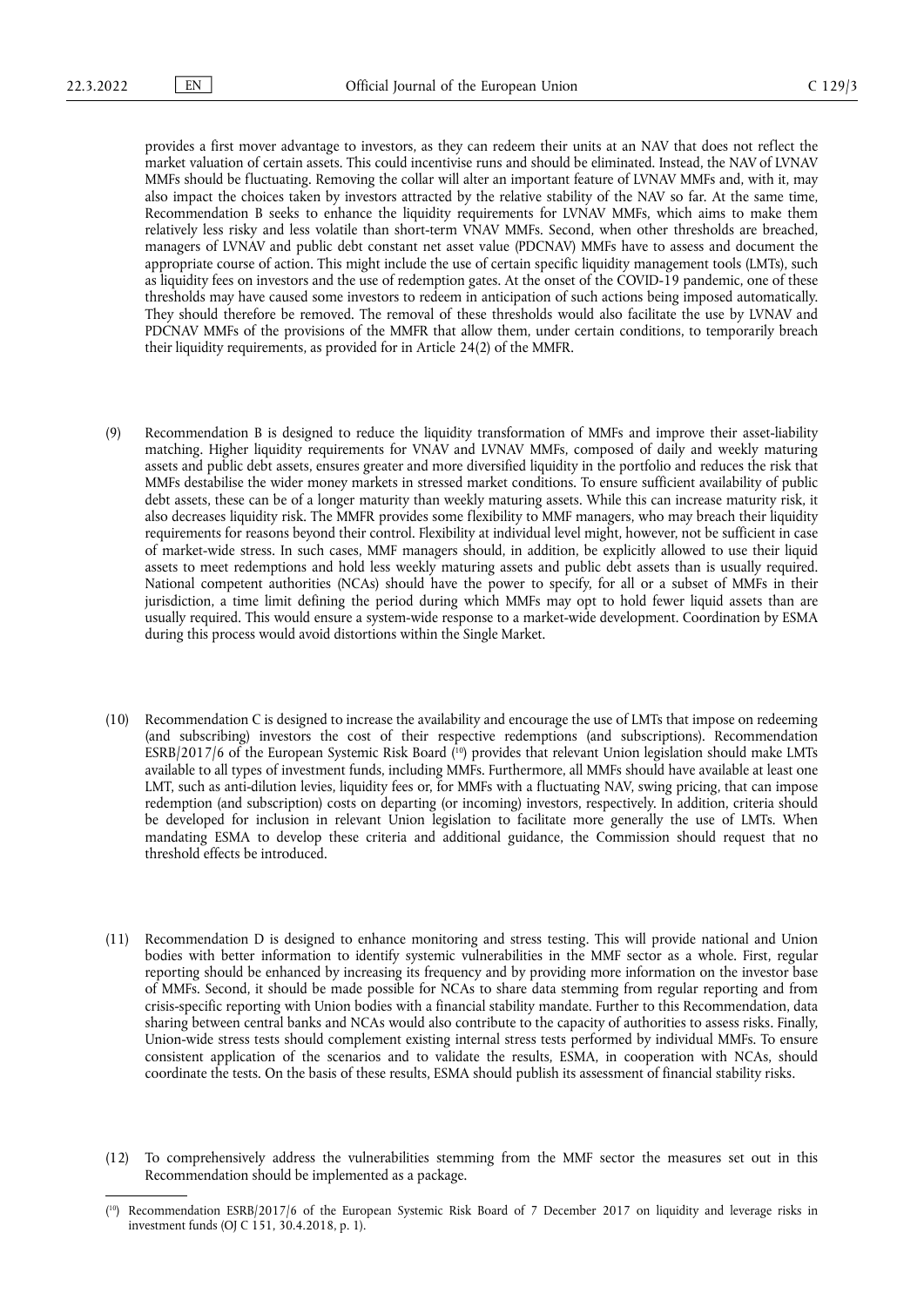(13) The ESRB believes that the MMFR should be further reviewed five years after the entry into force of the new provisions to assess whether the resilience of MMFs has been improved by the legislative reforms and contagion channels reduced. This review should include the calibration of the liquidity requirements and assess whether additional tools with macroprudential effect are needed,

HAS ADOPTED THIS RECOMMENDATION:

#### SECTION 1

#### **RECOMMENDATIONS**

#### **Recommendation A – Reducing threshold effects**

The Commission is recommended to propose:

- 1. that relevant Union legislation should require all low-volatility net asset value (LVNAV) money market funds (MMFs) to have a fluctuating net asset value;
- 2. the repeal of the regulatory thresholds set out in Article 34(1)(a) and (b) of Regulation (EU) 2017/1131 (hereinafter the 'MMFR').

#### **Recommendation B — Reducing liquidity transformation**

The Commission is recommended to propose that relevant Union legislation:

- 1. should incorporate new liquidity requirements for variable net asset value (VNAV) MMFs and LVNAV MMFs, composed of daily maturing assets, weekly maturing assets and public debt assets;
- 2. should permit individual MMF managers to take actions leading them to hold fewer weekly maturing assets and fewer public debt assets than required if:
	- (a) there are market-wide developments negatively affecting the assets MMFs hold or MMF unit holders; and
	- (b) MMF managers immediately inform their national competent authorities (NCAs) accordingly.
- 3. should authorise NCAs to specify a time limit defining the period during which MMFs under their supervision may hold fewer weekly maturing assets and public debt assets than required as is envisaged in sub-Recommendation B(2) in the case of market-wide developments negatively affecting multiple MMFs;
- 4. should provide for the European Securities and Markets Authority (ESMA) to coordinate the action taken by NCAs when acting as envisaged in sub-Recommendation B(3), in order to ensure consistency in the application of the measure across the Union.

#### **Recommendation C — Imposing on redeeming and subscribing investors the cost of their redemptions and subscriptions**

The Commission is recommended to propose that relevant Union legislation:

- 1. should require the incorporation in the constitutional documents of MMFs and any other pre-contractual information of at least one of the following liquidity management tools (LMTs):
	- (a) anti-dilution levies;
	- (b) liquidity fees;
	- (c) swing pricing for MMFs with a fluctuating net asset value (NAV);
- 2. should mandate ESMA to develop criteria for inclusion in relevant Union legislation to facilitate the use of LMTs by MMF managers in all market conditions, as well as guidance on those criteria.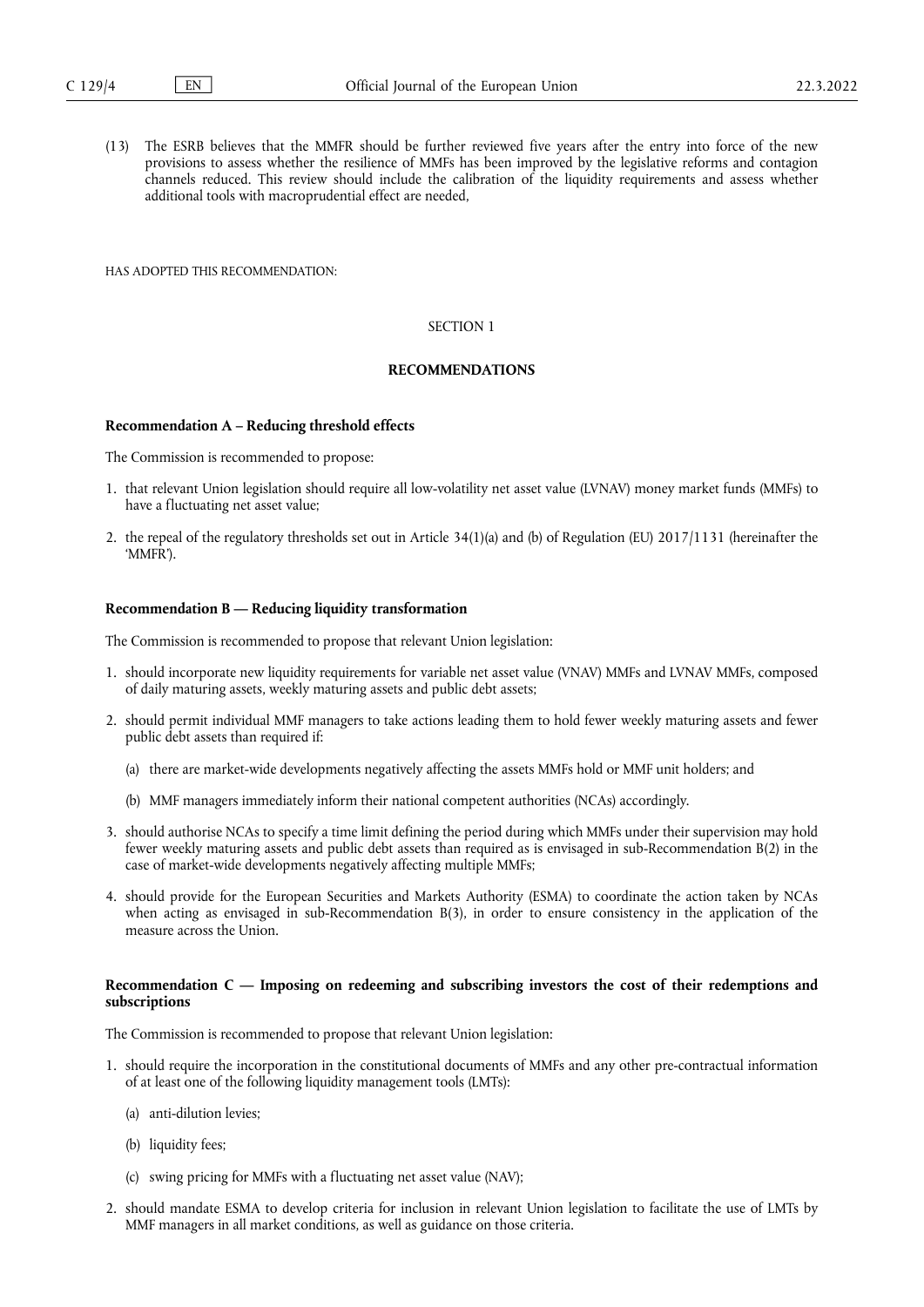#### **Recommendation D — Enhancing monitoring and stress testing**

The Commission is recommended to propose that the relevant Union legislation:

- 1. should incorporate provisions aimed at enhancing the timely sharing of data stemming from the regular reporting of MMFs to their respective NCAs;
- 2. should mandate ESMA to coordinate and, where necessary, to harmonise ad hoc data requests made by the NCAs to MMFs in times of stress resulting from market-wide developments;
- 3. should incorporate provisions to ensure that NCAs share the data referred to in sub-Recommendations D(1) and D(2) with Union bodies with a financial stability mandate;
- 4. should provide for ESMA to initiate and coordinate Union-wide stress tests on MMFs in cooperation with NCAs; to develop scenarios and parameters for an adequate Union-wide stress testing regime for MMFs in cooperation with the European Systemic Risk Board (ESRB); to publish an assessment of the impact of such scenarios on the MMF sector, including the potential contagion to other market participants; and, where appropriate, to coordinate the follow-up supervisory actions.

## SECTION 2

### **IMPLEMENTATION**

#### 1. **Definitions**

- 1. For the purposes of this Recommendation the following definitions apply:
	- (a) 'money market funds' (MMFs) means regulated and supervised Union collective investment undertakings whose primary objective is to maintain the principal of the fund, while providing a return in line with money market rates, by investing in money market instruments or deposits with credit institutions that are established, managed or marketed in the Union;
	- (b) 'MMFR' means Regulation (EU) 2017/1131 of the European Parliament and of the Council of 14 June 2017 on money market funds;
	- (c) 'liquidity management tools' (LMTs) means tools that assist MMFs as well as their managers to manage requests for redemption appropriately and effectively at all times and especially in stressed market conditions;
	- (d) 'low-volatility net asset value MMF' or 'LVNAV MMF' means a low-volatility net asset value MMF as defined in point (12) of Article 2 of Regulation (EU) 2017/1131;
	- (e) 'variable net asset value MMF' or 'VNAV MMF' means a variable net asset value MMF as defined in point (13) of Article 2 of Regulation (EU) 2017/1131;
	- (f) 'public debt assets' means money market instruments listed in Article 17(7) of the MMFR, with legal or residual maturities in line with Article 10(1)(b) of the MMFR for short-term MMFs and Article 10(2) of the MMFR for standard MMFs and aligned with the predominant investment currency of the individual MMF;
	- (g) 'public debt constant net asset value MMF' or 'PDCNAV MMF' means a public debt constant net asset value MMF as defined in point 11 of Article 2 of Regulation (EU) 2017/1131;
	- 'central banks' means central banks as defined in point (46) of Article 4(1) of Regulation (EU) No  $575/2013$  of the European Parliament and of the Council ([11\)](#page-4-0);
	- (i) 'new liquidity requirements' means the requirements listed under the compliance criteria for sub-Recommendation  $B(1)$ ;
	- (j) 'competent authority' means competent authority of the MMF as defined in point 17 of Article 2 of the MMFR;
	- (k) 'redemption gates' means a liquidity management tool to prevent investors in the fund from withdrawing a portion of their capital for a period of time;
	- (l) 'suspension of redemptions' means a liquidity management tool to prevent investors in the fund from withdrawing the entirety of their capital for a period of time;

<span id="page-4-1"></span><span id="page-4-0"></span><sup>(</sup> [11\)](#page-4-1) Regulation (EU) No 575/2013 of the European Parliament and of the Council of 26 June 2013 on prudential requirements for credit institutions and amending Regulation (EU) No 648/2012 (OJ L 176, 27.6.2013, p. 1).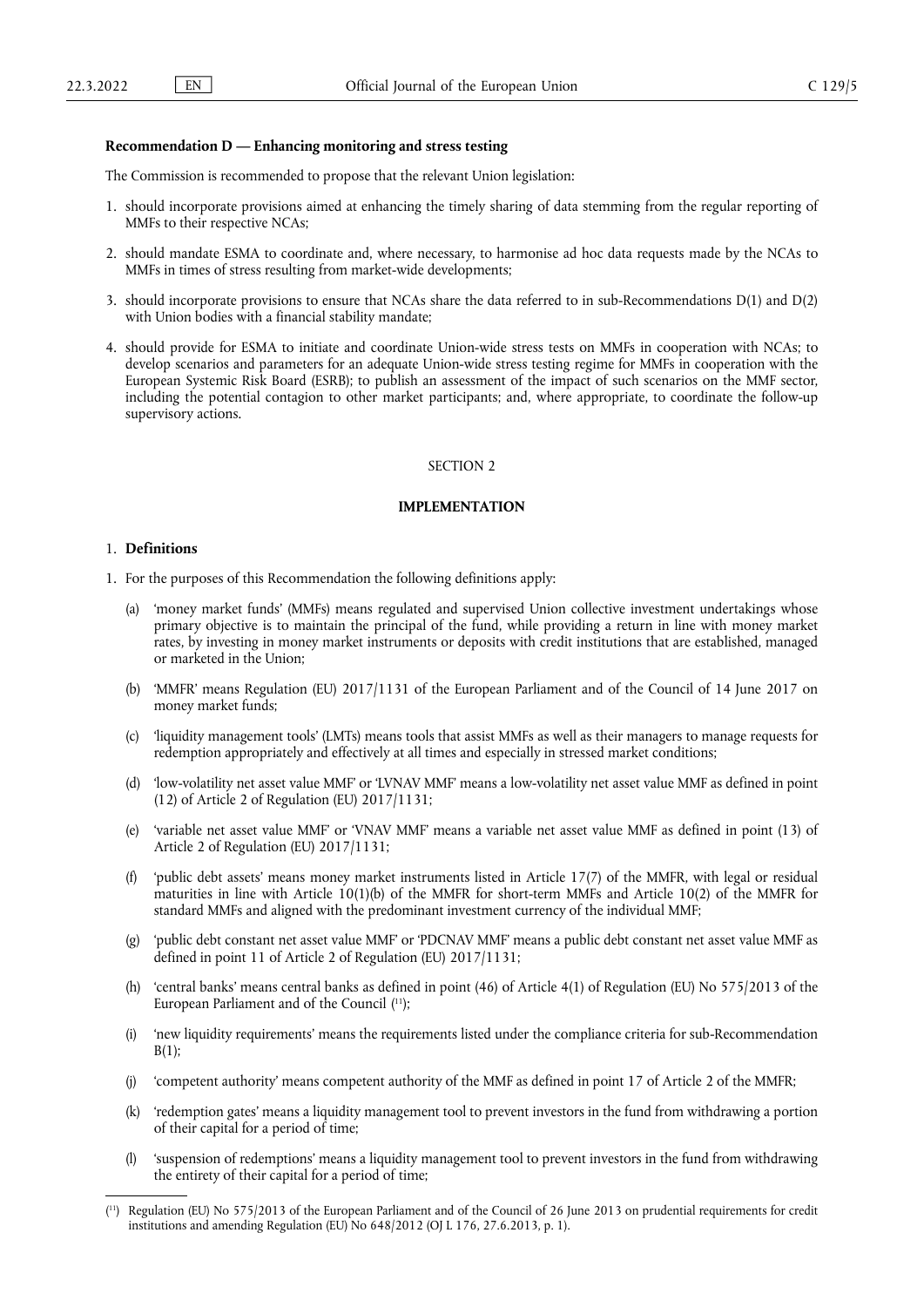- (m) 'liquidity fees' means charges applied to individual transacting investors, payable to the fund, to protect remaining investors from bearing the costs associated with an MMF's purchases or sales of assets because of large inflows or outflows. Such charge is not derived specifically from the associated transaction costs, but instead is a flat (or tiered) fee outlined in advance. A liquidity fee does not involve any adjustment to the value of the fund's shares (e. g. NAV);
- (n) 'swing pricing' means a liquidity management tool that applies a dilution adjustment to a fund's NAV to pass on to investors who redeem or purchase shares liquidity costs stemming from net flows into or out of the fund;
- (o) 'anti-dilution levies' means charges applied to individual transacting investors, payable to the fund, to protect remaining investors from bearing the costs associated with an MMF's purchases or sales of assets because of large inflows or outflows. An anti-dilution levy does not involve any adjustment to the value of the fund's shares (e.g. NAV);
- (p) 'Union bodies with a financial stability mandate' means:
	- i. the European Banking Authority;
	- ii. the European Insurance and Occupational Pensions Authority;
	- iii. the European Securities and Markets Authority;
	- iv. the European Systemic Risk Board;
	- v. the European Central Bank;
	- vi. the Single Supervisory Mechanism;
	- vii. the Single Resolution Board;
- (q) 'daily maturing assets' means eligible money market instruments issued by private or public entities as referred to in Article 10(1) and (2) of the MMFR and maturing within a day, reverse repurchase agreements which are able to be terminated by giving prior notice of one working day, or cash which is able to be withdrawn by giving prior notice of one working day, as set out in point (c) of Article 24(1) of the MMFR;
- (r) 'weekly maturing assets' means eligible money market instruments issued by private or public entities as referred to in Article 10(1) and (2) of the MMFR and maturing within a week, reverse repurchase agreements which are able to be terminated by giving prior notice of five working days, or cash which is able to be withdrawn by giving prior notice of five working days, as set out in point (e) of Article 24(1) of the MMFR.

#### 2. **Criteria for implementation**

- 1. The following criteria apply to the implementation of this Recommendation:
	- (a) due regard should be paid to the principle of proportionality, taking into account the objective and content of this Recommendation;
	- (b) the Recommendation covers all MMFs as defined;
	- (c) regulatory arbitrage should be avoided;
	- (d) specific criteria for compliance with this Recommendation are set out in the Annex.
- 2. The addressee is requested to report to the ESRB and to the Council on the actions undertaken in response to this Recommendation, or adequately justify any inaction. The reports should as a minimum contain:
	- (a) information on the substance and timeline of the actions undertaken;
	- (b) a detailed justification of any inaction or departure from this Recommendation, including any delays.

#### 3. **Timeline for the follow-up**

In accordance with Article 17(1) of Regulation (EU) No 1092/2010, the addressee must communicate to the European Parliament, the Council, the Commission and to the ESRB the actions undertaken in response to this Recommendation or substantiate any inaction. The addressee is requested to submit such communication by 31 December 2023.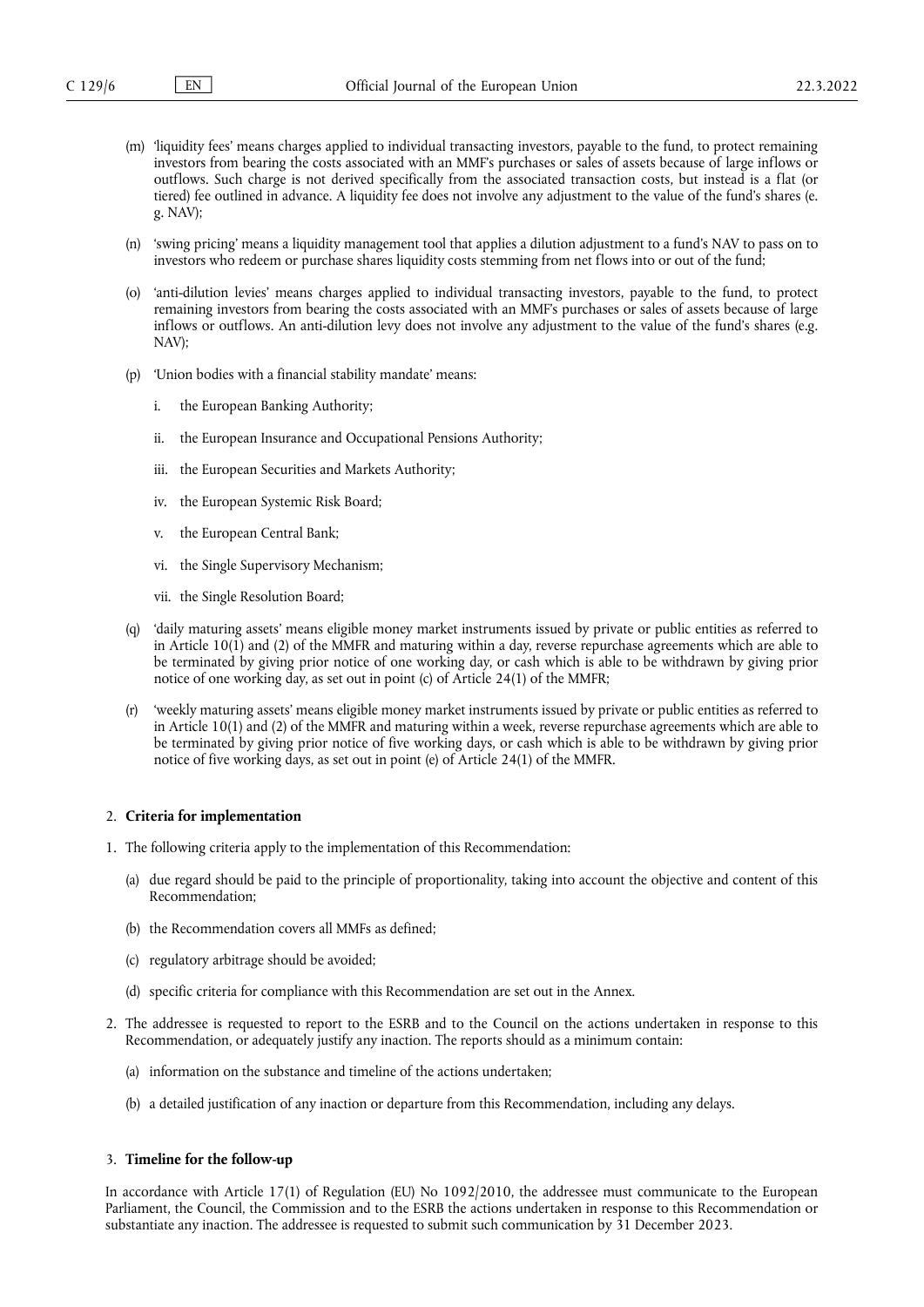## 4. **Monitoring and assessment**

- 1. The ESRB Secretariat will:
	- (a) assist the addressee, ensuring the coordination of reporting and the provision of relevant templates, and detailing where necessary the procedure and the timeline for the follow-up;
	- (b) verify the follow-up by the addressee, provide assistance at their request, and submit a follow-up report to the General Board.
- 2. The General Board will assess the actions and justifications communicated by the addressee and, where appropriate, may decide that this Recommendation has not been followed and that the addressee has failed to provide adequate justification for its inaction.

Done at Frankfurt am Main, 2 December 2021.

*The Head of the ESRB Secretariat, on behalf of the General Board of the ESRB* Francesco MAZZAFERRO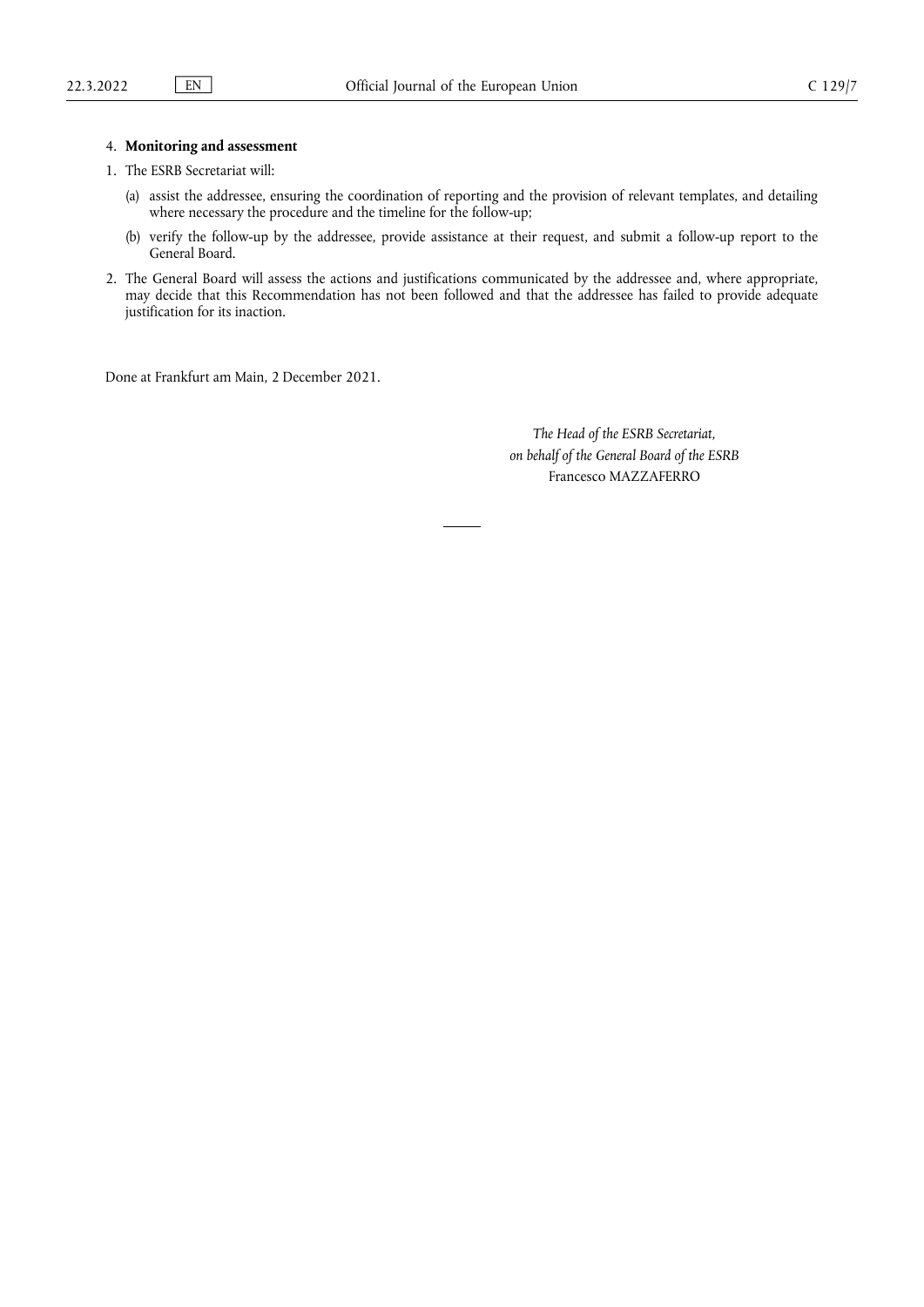## *ANNEX*

## **SPECIFICATION OF COMPLIANCE CRITERIA APPLICABLE TO THE RECOMMENDATION**

### **Recommendation A – Reducing threshold effects**

The following compliance criterion is applicable to sub-Recommendation A(2).

<span id="page-7-1"></span>The current reference in Article 34(1)(a) of Regulation (EU) 2017/1131 of the European Parliament and of the Council [\(](#page-7-0) 1 ) (hereinafter the 'MMFR') to the proportion of weekly maturing assets falling below 30 % of the total assets of the money market fund (MMF) and the net daily redemptions on a single working day exceeding 10 % of the total assets and the reference in Article 34(1)(b) to the proportion of weekly maturing assets falling below 10 % of the total assets should be repealed.

#### **Recommendation B — Reducing liquidity transformation**

The following compliance criteria are applicable to sub-Recommendation B(1).

New liquidity requirements for variable net asset value (VNAV) and low-volatility net asset value (LVNAV) MMFs should ensure that:

- the depth of liquidity in the portfolios of private debt-focused MMFs is enhanced;
- further reassurance to investors is provided and hence run risk is reduced;
- MMFs have enough liquidity to meet heightened redemptions demands during periods of market stress without involving spill-over effects to other parts of the financial system; and
- MMFs hold a portion of their liquid assets in public debt assets issued by a diversified set of bodies, where possible in the main investment currency of that fund, in order to contribute to greater diversification and stability in the net asset value (NAV) of private debt MMFs.

In respect of LVNAV MMFs in particular, Article 24(1)(g) of the MMFR should be repealed to align the eligibility of assets for the weekly maturing assets, daily maturing assets and public debt assets with those of VNAVs.

The new liquidity requirements for short-term VNAV MMFs should at least be equal to 20 % of their assets and be split between:

- at least 15 % of weekly maturing assets, including at least 10 % of daily maturing assets; and
- at least 5 % of additional public debt assets.

The new liquidity requirements for standard VNAV MMFs should at least be equal to 25 % and be split between:

- at least 15 % of weekly maturing assets, including at least 10 % of daily maturing assets; and
- at least 10 % of additional public debt assets.

The new liquidity requirements for LVNAV MMFs should at least be equal to 45 % and be split between:

- at least 30 % of weekly maturing assets, including at least 15 % of daily maturing assets; and
- at least 15 % of additional public debt assets.

Where public debt assets are not sufficiently available in the currency of the fund, MMFs should, provided that they inform their national competent authorities (NCAs) immediately, be allowed to meet their public debt liquidity requirements through:

— deposits with credit institutions that can be withdrawn at any time upon giving prior notice of no more than one working day, without prejudice to the diversification requirements set out in Article 17(1)(b) of the MMFR; and

<span id="page-7-0"></span>[<sup>\(</sup>](#page-7-1) 1 ) Regulation (EU) 2017/1131 of the European Parliament and of the Council of 14 June 2017 on money market funds (OJ L 169, 30.6.2017, p. 8).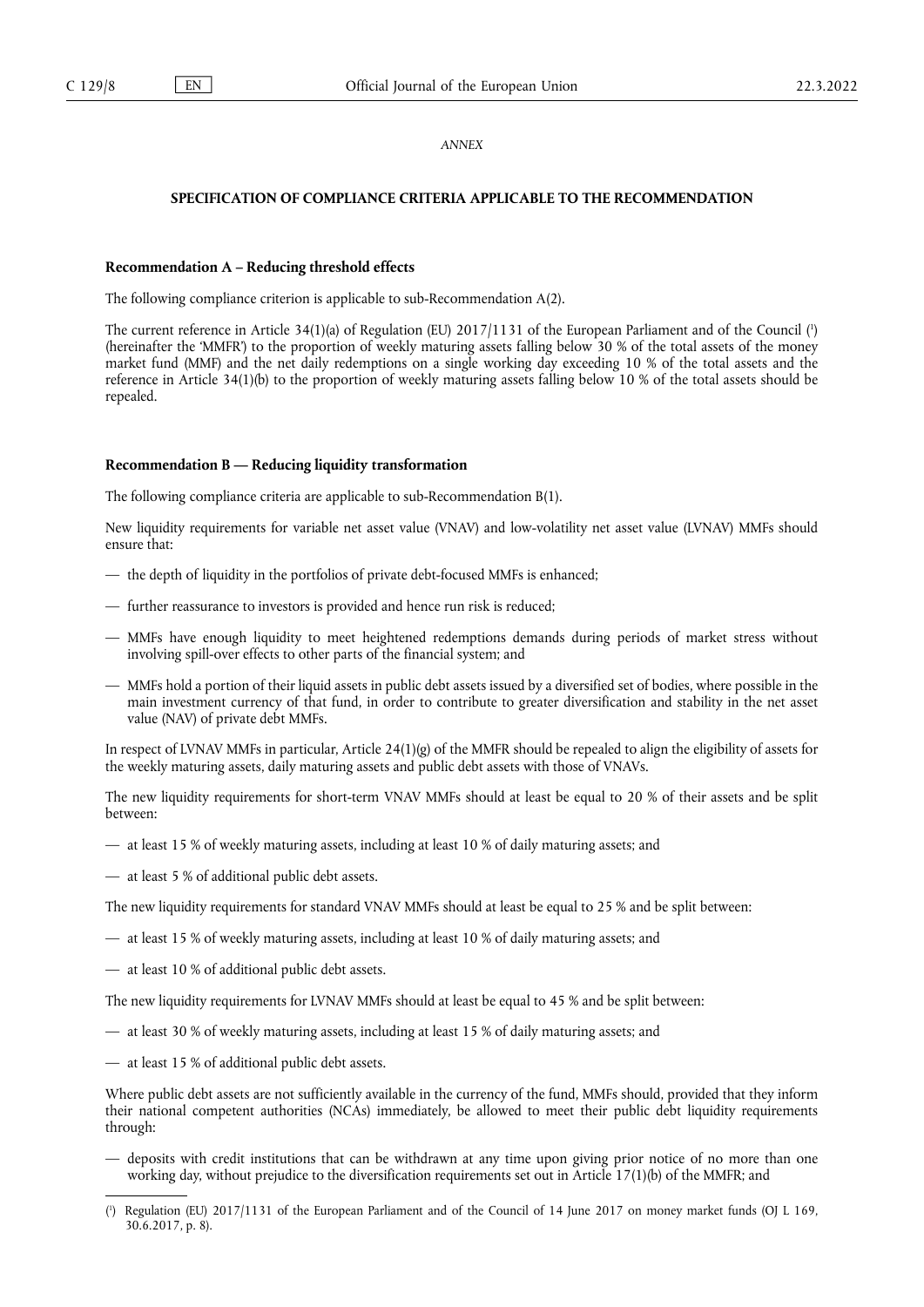— reverse repurchase agreements secured with public debt assets and which are able to be terminated at any time upon giving prior notice of no more than one working day.

The following compliance criteria are applicable to sub-Recommendation B(3).

The Commission's proposed changes to the relevant Union legislation should ensure that NCAs' decisions are applicable to subsets of MMFs according to their type and currency or to all MMFs under their supervision.

The following compliance criteria are applicable to sub-Recommendation B(4).

The Commission's proposed changes to the relevant Union legislation should provide for the European Securities and Markets Authority (ESMA) to coordinate NCAs' decisions as referred to in sub-Recommendation B(3) with regard to:

- subsets of MMFs located in several Member States, according to their type and currency of denomination; and
- the time limit by which MMFs that benefit or may benefit from decisions as referred to in sub-Recommendation B(3) should correct their situation.

#### **Recommendation C — Imposing on redeeming investors the cost of their redemptions**

The following compliance criteria are applicable to sub-Recommendation C(2).

The Commission should ensure that relevant Union legislation mandates ESMA to develop specific criteria and guidance defining the circumstances in which liquidity management tools, including but not restricted to those referred to in sub-Recommendation C(1), redemption gates and suspensions, should be deployed. The choice of the tool, the activation of the tool and the calibration of its deployment should be decided upon by the individual MMF manager, subject to the criteria to be developed. Where quantitative parameters are considered, threshold effects should not be introduced.

## **Recommendation D — Enhancing monitoring and stress testing**

The following compliance criterion is applicable to sub-Recommendation D(1).

The Commission's proposed changes to the relevant Union legislation should increase the frequency of the reporting by MMF managers to their respective competent authority, as referred to in Article 37 of the MMFR, to a monthly frequency at least for the main indicators and parameters used for supervisory purposes. MMFs whose assets under management in total do not exceed EUR 100 million should report on a quarterly basis at least.

In addition, the data should include information on the percentage of NAV categorised both by the type of investor and their place of domicile. An investor's sector breakdown should at least include the following sectors:

- non-financial corporations, specifying their economic activity, for example according to the Statistical Classification of Economic Activities in the European Community (NACE);
- credit institutions;
- insurers;
- pension funds;
- governments;
- MMFs;
- non-MMF investment funds;
- other financial institutions;
- households;
- others.

The following compliance criteria are applicable to sub-Recommendation D(2).

ESMA should be empowered to design templates for ad hoc data requests made by NCAs as provided for in Article 39 of the MMFR. These templates should at least include the following data:

- NAV per share/unit and, in the case of PDCNAV MMFs, the variable NAV per share;
- total assets;